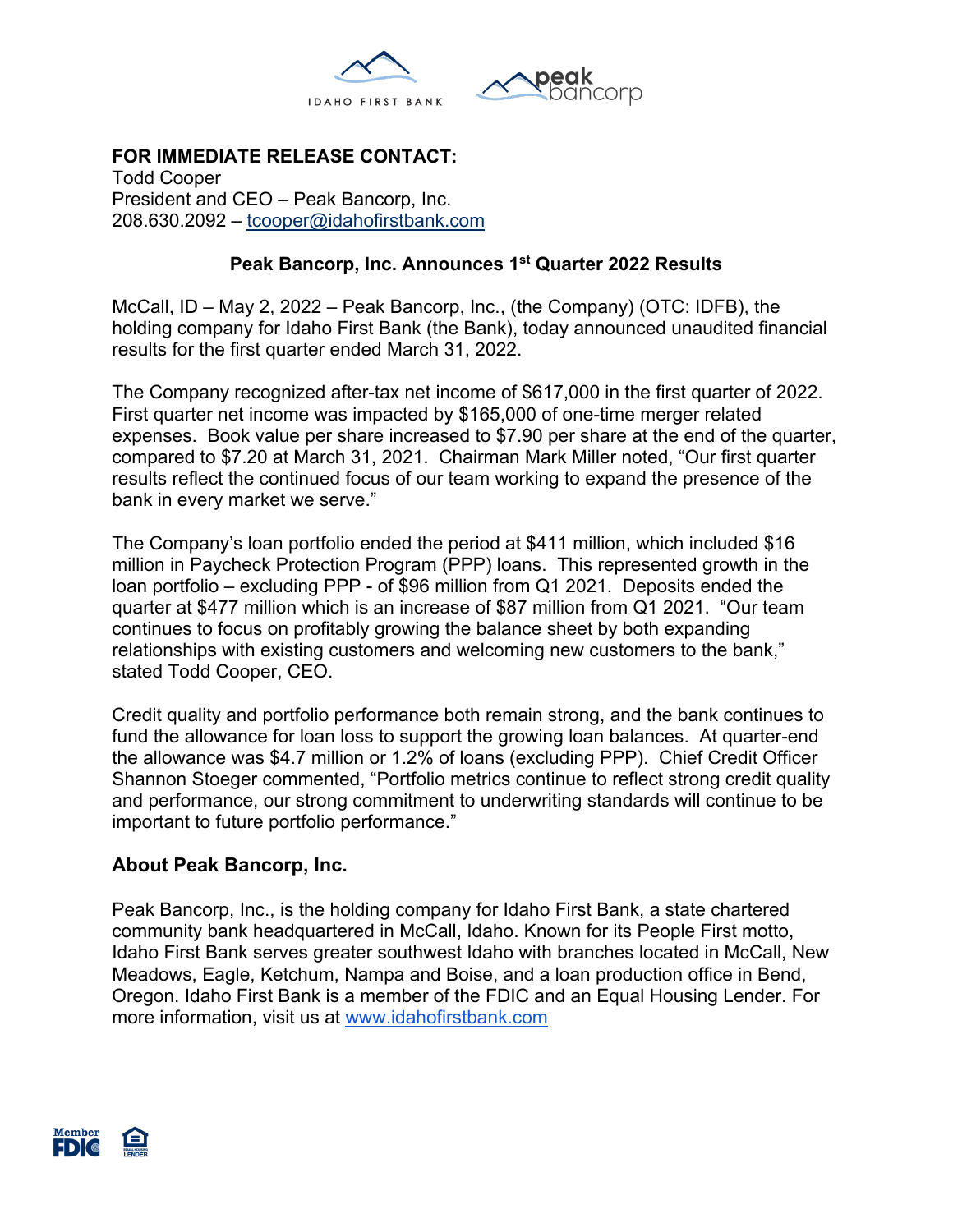

*This release contains "forward-looking statements" within the meaning of the Private Securities Litigation Reform Act of 1995 ("PSLRA"). Such forward-looking statements are subject to risks and uncertainties that may cause actual results to differ materially from those projected. These risks and uncertainties include, but are not limited to, economic conditions, the regulatory environment, loan concentrations, vendors, employees, technology, competition, and interest rates. Readers are cautioned not to place undue reliance on the forward-looking statements. Idaho First Bank has no obligation to publicly update forward-looking statements after the date of this release. This statement is included for the express purpose of invoking PSLRA's safe harbor provisions.*

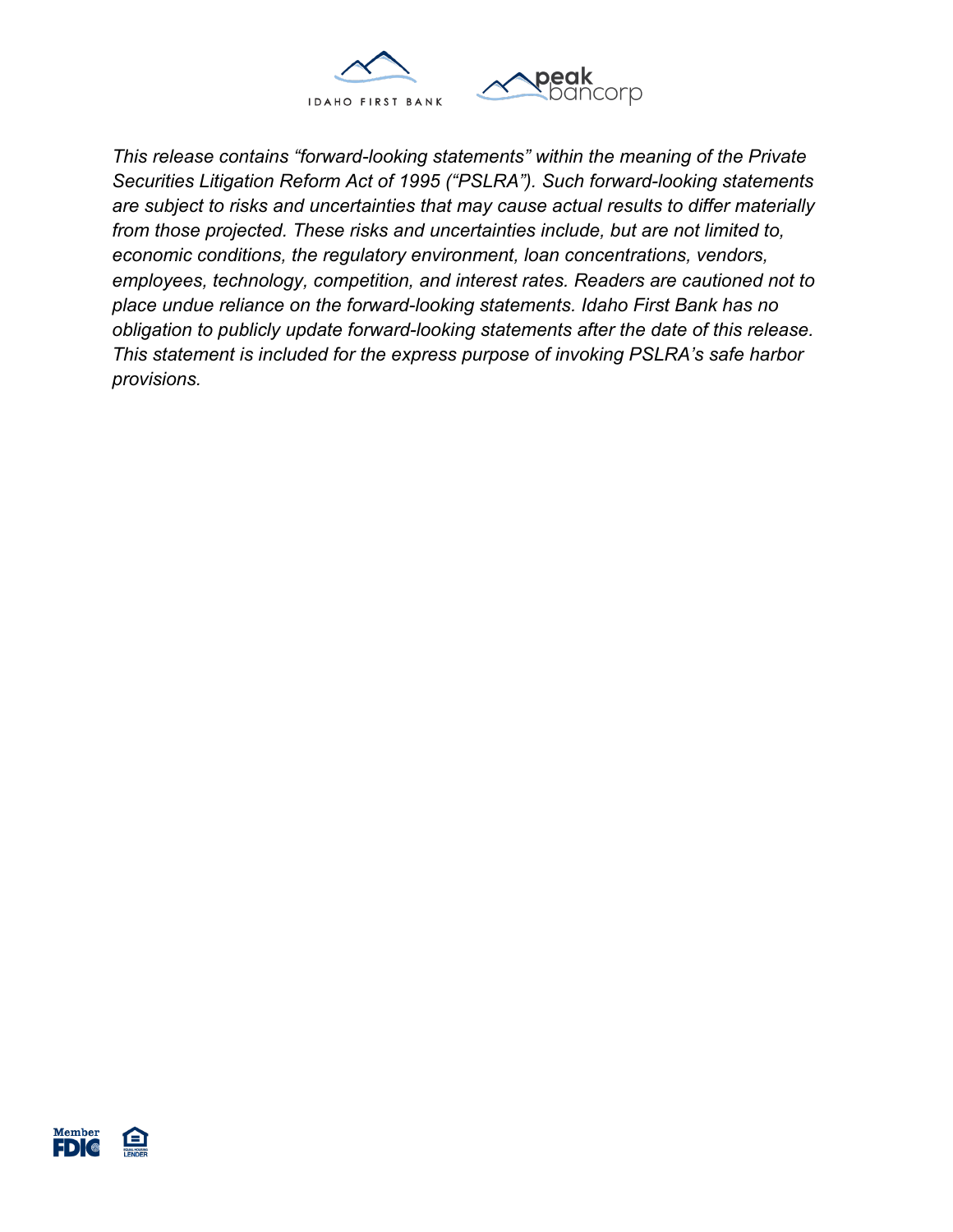

#### **Peak Bancorp, Inc. Consolidated Financial Highlights (unaudited)** (Dollars in thousands, except per share)

| For the quarter ended March 31:           | 2022      | 2021      | Change        |         |  |
|-------------------------------------------|-----------|-----------|---------------|---------|--|
| Net interest income                       | \$4,098   | \$5,990   | \$(1,892)     | $-32%$  |  |
| Provision for loan losses                 | 150       | 500       | (350)         | $-70%$  |  |
| Mortgage banking income                   | 138       | 468       | (330)         | $-70%$  |  |
| Other noninterest income                  | 224       | 182       | 42            | 23%     |  |
| Noninterest expenses                      | 3,470     | 3,549     | (79)          | $-2\%$  |  |
| Net income before taxes                   | 840       | 2,592     | (1,752)       | $-68%$  |  |
| Tax provision                             | 223       | 695       | (472)         | $-68%$  |  |
| Net income                                | \$617     | \$1,897   | \$(1,280)     | $-67%$  |  |
| At March 31:                              | 2022      | 2021      | Change        |         |  |
| Loans                                     | \$411,475 | \$734,137 | \$(322,662)   | $-44%$  |  |
| Allowance for loan losses                 | 4,738     | 3,620     | 1,119         | 31%     |  |
| Assets                                    | 552,373   | 819,324   | (266,951)     | $-33%$  |  |
| Deposits                                  | 477,174   | 390,133   | 87,041        | 22%     |  |
| Stockholders' equity                      | 42,296    | 35,805    | 6,492         | 18%     |  |
| Nonaccrual loans                          |           |           |               |         |  |
| Accruing loans more than 90 days past due |           |           |               |         |  |
| Other real estate owned                   |           |           |               |         |  |
| Total nonperforming assets                |           |           |               |         |  |
| Book value per share                      | 7.90      | 7.20      | 0.70          | 10%     |  |
| Shares outstanding                        | 5,350,651 | 4,975,880 | 374,771       | 8%      |  |
| Allowance to loans                        | 1.15%     | 0.49%     |               |         |  |
| Allowance to nonperforming loans          |           |           |               |         |  |
| Nonperforming loans to total loans        | $0.00\%$  | $0.00\%$  |               |         |  |
| Averages for the quarter ended March 31:  | 2022      | 2021      | Change        |         |  |
| Loans                                     | \$399,313 | \$795,479 | $$$ (396,166) | $-50\%$ |  |
| Earning assets                            | 527,170   | 849,729   | (322, 559)    | $-38%$  |  |
| Assets                                    | 543,966   | 865,093   | (321, 126)    | $-37%$  |  |
| Deposits                                  | 465,104   | 373,053   | 92,050        | 25%     |  |
| Stockholders' equity                      | 42,986    | 34,623    | 8,363         | 24%     |  |
| Loans to deposits                         | 86%       | 213%      |               |         |  |
| Net interest margin                       | 0.78%     | 2.86%     |               |         |  |